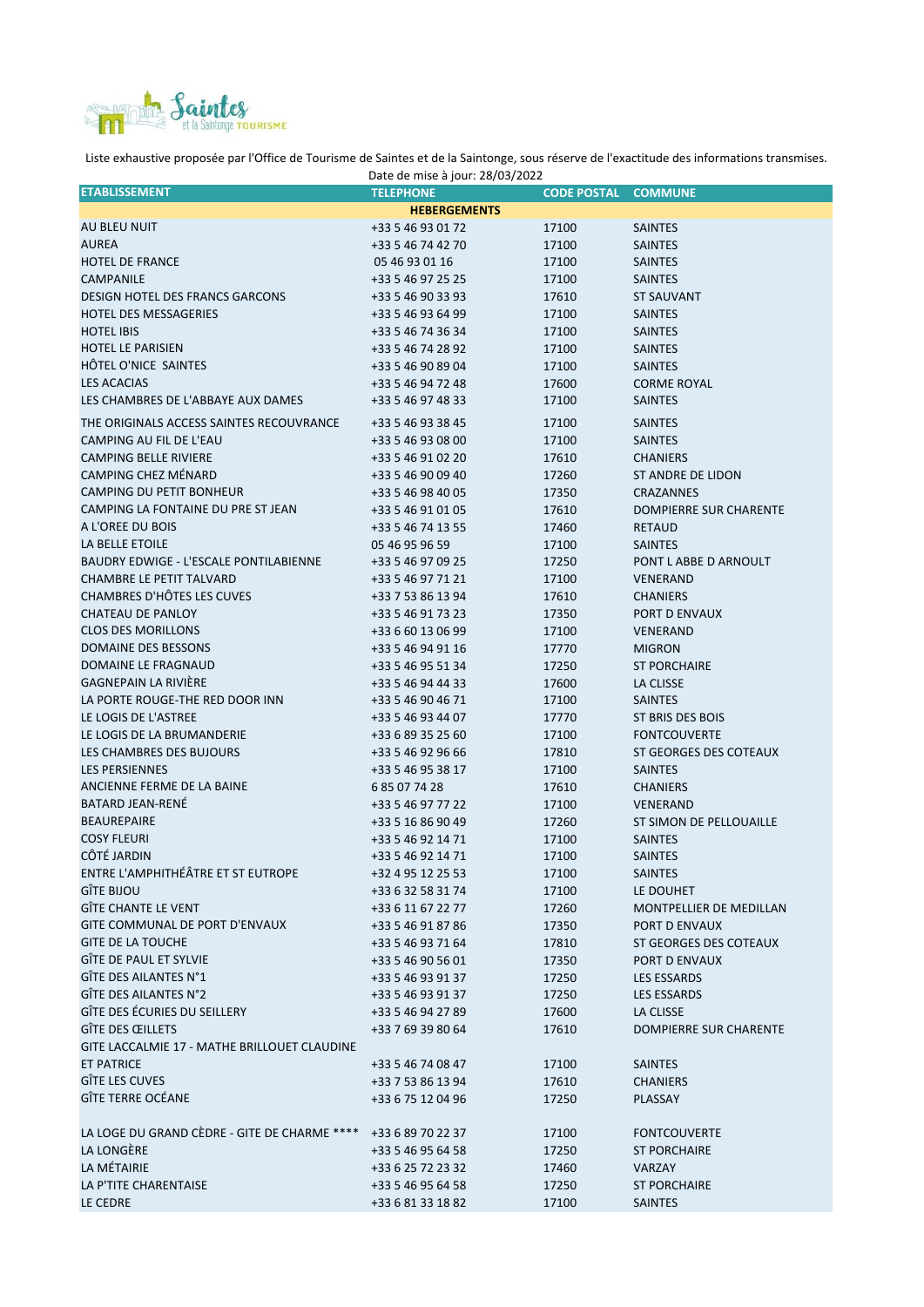| LE CHANT DU COQ                     | +33 6 09 27 01 69 | 17100 | LE DOUHET                     |
|-------------------------------------|-------------------|-------|-------------------------------|
| LE CLOS DE TESSON - GÎTE DE CHARME  | +33 6 20 04 56 13 | 17460 | <b>TESSON</b>                 |
| LE LOGIS DE LA BRUMANDERIE          | +33 6 89 35 25 60 | 17100 | <b>FONTCOUVERTE</b>           |
| LES VOLETS BLEUS                    | +33 5 17 28 50 87 | 17810 | ST GEORGES DES COTEAUX        |
| <b>LOGIS ST EUTROPE</b>             | +33 5 46 93 60 92 | 17100 | <b>SAINTES</b>                |
| SCHNEIDER FRÉDÉRIC                  | +33 6 40 64 91 37 | 17100 | <b>SAINTES</b>                |
| TOURNADE GUY ET MONIQUE             | +33 6 58 07 97 34 | 17610 | <b>CHANIERS</b>               |
| <b>VAGUE BLEUE</b>                  | +33 5 46 92 14 71 | 17100 | <b>SAINTES</b>                |
| VILLAGE VACANCES LES BORGÈRES       | +33 5 46 91 55 45 | 17770 | <b>ST CESAIRE</b>             |
| <b>GITE LULUDIDINE</b>              |                   | 17460 | VARZAY                        |
| <b>AUBERGE DE JEUNESSE</b>          | +33 5 46 92 14 92 | 17100 | <b>SAINTES</b>                |
| <b>HOTEL DE FRANCE</b>              | +33 5 46 93 01 16 | 17100 | <b>SAINTES</b>                |
| <b>HOTEL KYRIAD</b>                 | +33 5 46 97 20 40 | 17100 | <b>SAINTES</b>                |
| <b>RELAIS DU BOIS ST-GEORGES</b>    | +33 5 46 93 50 99 | 17100 | <b>SAINTES</b>                |
| <b>SAVEURS DE L'ABBAYE</b>          | +33 5 46 94 17 91 | 17100 | <b>SAINTES</b>                |
| <b>CAMPING MUNICIPAL</b>            | +33 5 46 91 55 45 | 17770 | <b>ST CESAIRE</b>             |
| <b>CHATEAU DE CRAZANNES</b>         | +33 5 46 90 15 94 | 17350 | <b>CRAZANNES</b>              |
| <b>LA SERPAUDERIE</b>               | +33 9 78 04 96 89 | 17116 | <b>ST ANDRE DE LIDON</b>      |
| LE PUITS DES BROUSSES               | +33 6 13 80 57 97 | 17122 | <b>CHERAC</b>                 |
| <b>LES ARMATEURS</b>                | +33 6 67 31 48 80 | 17123 | <b>PORT D ENVAUX</b>          |
| <b>GITE DU FORGERON</b>             | +33 6 12 26 10 60 | 17145 | <b>SOULIGNONNE</b>            |
| <b>LA PETITE MIGNONNERIE</b>        | +33 6 62 41 72 02 | 17155 | <b>SAINTES</b>                |
| LE LOFT DE LA MIGNONNERIE           | +33 6 62 41 72 02 | 17159 | LE DOUHET                     |
| <b>MAISONNTTE DES ALLARDS</b>       | 06 84 32 49 36    | 17250 | PONT L ABBE D ARNOULT         |
| <b>MANOIR DU PETIT ECUREUIL</b>     | +33 6 76 86 13 62 | 17164 | <b>PORT D ENVAUX</b>          |
| PIERRE ET BOIS                      | +33 5 46 91 23 93 | 17167 | <b>DOMPIERRE SUR CHARENTE</b> |
| <b>CHAMBRE LA PASTORALE</b>         |                   |       |                               |
| DOMAINE DE LA BARRIERE              | 06 11 26 17 71    | 17250 | <b>BEURLAY</b>                |
|                                     | +33 7 86 93 11 81 | 17138 | <b>ST GEMME</b>               |
| <b>GITE DES ROSES TRÉMIÈRES</b>     | +33 6 12 26 10 60 | 17143 | <b>SOULIGNONNE</b>            |
| <b>GITE DES CARRIERS</b>            | 09 67 39 82 71    | 17350 | <b>CRAZANNES</b>              |
| <b>COLLADO - LAVANDE</b>            | 06 17 27 28 39    | 17120 | <b>MEURSAC</b>                |
| <b>COLLADO - ROSE TREMIERE</b>      | 06 17 27 28 39    | 17120 | <b>MEURSAC</b>                |
| <b>COLLADO - BLEU OCEAN</b>         | 06 17 27 28 39    | 17120 | <b>MEURSAC</b>                |
| <b>GITE DE L'AUBRAY</b>             | 05 46 82 91 46    | 17250 | <b>TRIZAY</b>                 |
|                                     |                   |       |                               |
| <b>CHÂTEAU DE MOUILLEPIED</b>       | +33 6 69 24 86 57 | 17350 | <b>PORT D ENVAUX</b>          |
| <b>COMFORT HOTEL</b>                | +33 5 46 90 08 90 | 17100 | <b>SAINTES</b>                |
| HOTEL DU CENTRE                     | +33 5 46 94 11 95 | 17100 | SAINTES                       |
| HÔTEL DU GRAND CHÊNE                | +33 5 46 91 53 83 | 17770 | ST BRIS DES BOIS              |
| HOTEL F1                            | +33 8 91 70 53 88 | 17100 | <b>SAINTES</b>                |
| HÔTEL KYRIAD DIRECT DE SAINTES      | +33 5 46 97 10 19 | 17100 | <b>SAINTES</b>                |
| LE RELAIS DE CADEUIL                | +33 5 46 22 94 13 | 17250 | ST GEMME                      |
| LE SAINTONGEAIS                     | +33 5 46 98 09 47 | 17460 | <b>BERNEUIL</b>               |
| LES CHALETS DU BOIS D'USSON         | +33 4 73 19 11 11 | 17102 | GEMOZAC                       |
| AU COEUR DE LA SAINTONGE            | +33 5 46 91 25 17 | 17103 | <b>COLOMBIERS</b>             |
| AU POINT DU JOUR                    | +33 5 46 97 79 65 | 17104 | VENERAND                      |
| <b>B&amp;B SAINT SALOINE</b>        | +33 5 16 22 15 88 | 17105 | <b>SAINTES</b>                |
| <b>BEST CHAMBRES D'HÔTES</b>        | +33 6 81 05 04 45 | 17106 | PORT D ENVAUX                 |
| <b>BUREAU MICHELLE</b>              | +33 5 46 90 53 48 | 17107 | <b>CRAVANS</b>                |
| <b>CHAMBRES LA PANTOUFLE</b>        | +33 5 46 95 37 10 | 17108 | CHERAC                        |
| CHÂTEAU SAINTE MARIE                | +33 5 46 90 75 73 | 17110 | DOMPIERRE SUR CHARENTE        |
| DOMAINE DE L'ESPAL                  | +33 6 09 71 71 09 | 17111 | MEURSAC                       |
| GÎTE DU CALME                       | +33 6 41 47 26 94 | 17112 | <b>CHERAC</b>                 |
| <b>GRAHAM MADELEINE ET GEOFFREY</b> | +33 5 46 93 92 09 | 17113 | SAINTES                       |
| LA PERGOLA DU SOURIRE               | +33 5 46 90 46 78 | 17114 | RETAUD                        |
| LA SEIGNEURIE                       | +33 9 63 01 08 53 | 17115 | <b>ROUFFIAC</b>               |
| LA TERRASSE D'ESTEVE                | +33 7 87 27 25 89 | 17117 | ST SAUVANT                    |
| LA TILLAIE                          | +33 6 15 24 71 03 | 17118 | PONT L ABBE D ARNOULT         |
| LE DOMAINE DE BELLEVUE              | +33 6 28 68 47 25 | 17119 | TANZAC                        |
| LE MOULIN FROGEZ                    | +33 5 46 90 12 94 | 17120 | CRAZANNES                     |
| LE PINCEAU SUR L'OREILLE            | +33 5 46 97 02 71 | 17121 | <b>BURIE</b>                  |
| MME CHABANEIX SYLVETTE              | +33 5 46 94 25 97 | 17124 | <b>JAZENNES</b>               |
| NAMASTÉ                             | +33 7 63 44 76 39 | 17125 | <b>LUCHAT</b>                 |
| PAUS' ETHIQUE HOME                  | +33 5 46 90 16 77 | 17126 | SAINTES                       |
| RATAUD ARLETTE                      | +33 9 87 10 82 52 | 17127 | PLASSAY                       |
| TÊTE À L'AIR                        | +33 6 24 92 52 51 | 17128 | <b>MONTILS</b>                |